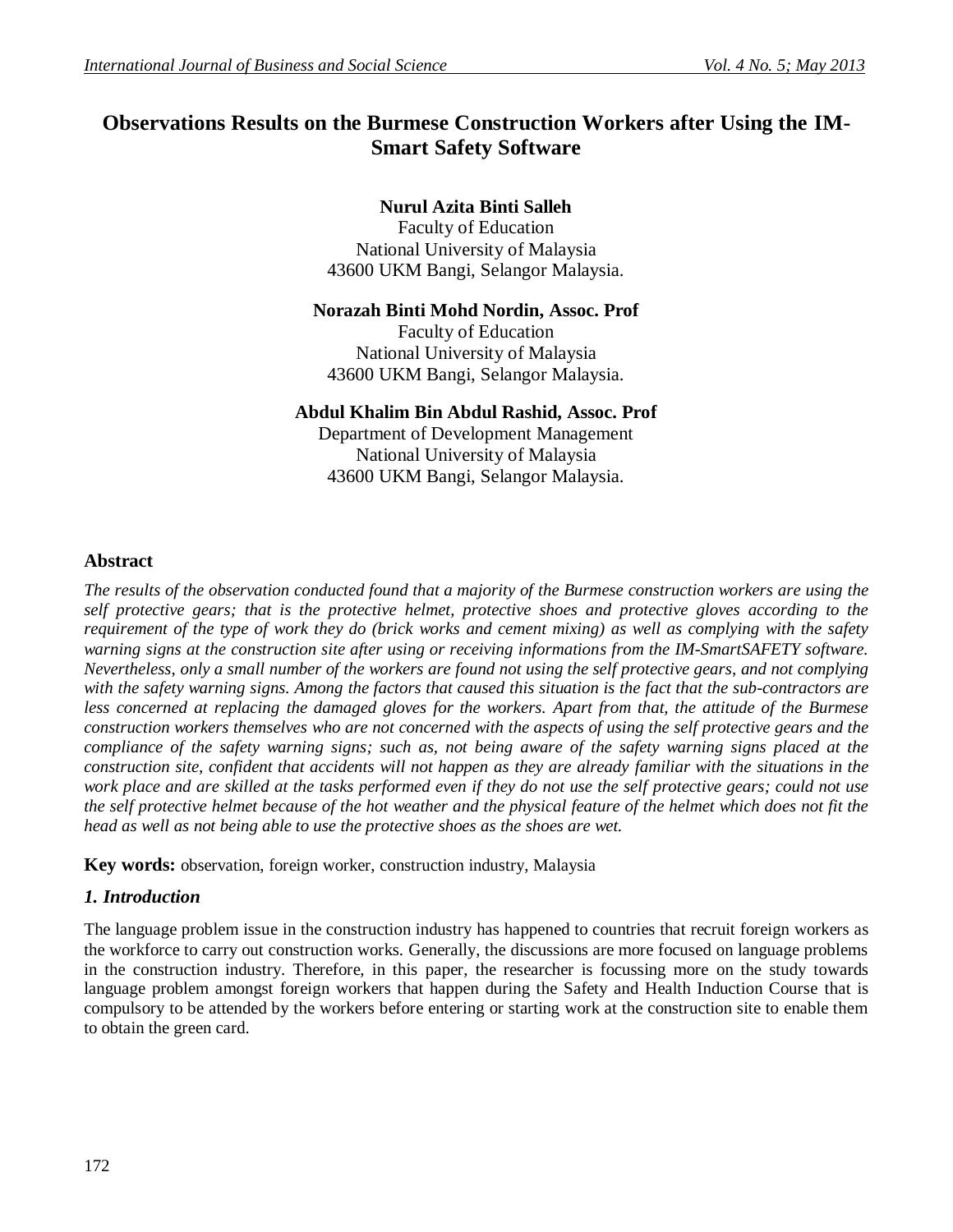## *2. Study Background*

As the research conducted by Trajkovski and Loosemore (2006) on the construction industry in Australia, shows that 77.5% of the foreign workers try to avoid attending the safety course even though it is compulsory because the course is conducted entirely in English, 89.9% of the foreign workers state that it is more effective if the safety courses are conducted in their native language, 68.4% of the foreign workers state difficulty in understanding the written materials given, 67.1% of them did not understand the information presented verbally and 72.2% of the foreign workers state that there were no assistance offered by the course instructors to help them understand the material given.

Whereas, in Malaysia, initial study conducted by Nurul Azita et al. (2012) found that 43.75% (42) of the 96 course instructors who responded state that verbal language problems does occur and 77.1% (74) state that written language problem occurs entirely amongst the foreign workers during the Safety and Health Induction Course. Initial study conducted on the Burmese foreign workers; the second largest foreign workers after the Indonesian foreign workers, during the Safety and Health Induction Course also found that only 13.7% (14) of the 102 Burmese foreign workers responded positively and 43.1% (44) of them did not understand the information presented verbally in Malay. Apart from that, the researcher also found that only 6.9% (7) of the Burmese foreign workers could understand and 55.88% (57) of them did not understand the information presented in the written form of the Malay Language. This issue occurs in the initial study conducted by the researcher where it was found that 85.4% (82) of the course instructors use the Malay language entirely throughout the presentation of information. Even though there are a small number of the course instructors who use the English language during presentation of information, it is found that 56.9% (58) of the Burmese foreign workers did not understand the information presented verbally in English and 48.03% (49) could not understand the information presented in written English.

Consequently, the focus of this research is as stated below:

Problem Statement - There is no suitable media yet to be use for presentation of information to foreign workers, apart from the Indonesian foreign workers, during the course where according to the early observation conducted by the researcher, it is found that using the *PowerPoint* as an available media for presentation of information during the course is less interactive and most of the texts use the Malay language in presenting the information to the foreign workers.

Research Objective – Focus is given on:

- designing a bilingual Safety and Health Induction Course software (IM-SmartSAFETY).
- developing a bilingual Safety and Health Induction Course software (IM-SmartSAFETY).
- evaluating the bilingual Safety and Health Induction Course software (IM-SmartSAFETY) developed in terms of:
	- a) helpfulness based on acquisition of knowledge or information to meet the needs of the foreign workers in the work place (construction site).
	- b) cognitive ability from the perspective of achievement of the foreign workers.

Research Purpose – To develop a bilingual multimedia Safety and Health Induction Course prototype software as an alternative information presentation medium to the Burmese foreign workers.

Research Method – The research is conducted by using model ADDIE in software development and quantitative research that is supported by qualitative research in evaluation.

Research Sample – All 30 Burmese construction workers are selected as research respondents where they were picked purposively from a 19 storey building project site, Kuala Lumpur.

Research Instrument – There are several main instruments used in this research, that is the survey form and the quiz questionnaire as well as interviews and observations for supporting the quantitative data.

However, this paper focuses only on the observations result obtain to support the quantitative data that has been carried out with regards to the usage of self protective gears as well as compliance with the safety warning signs by the Burmese foreign workers at the construction site.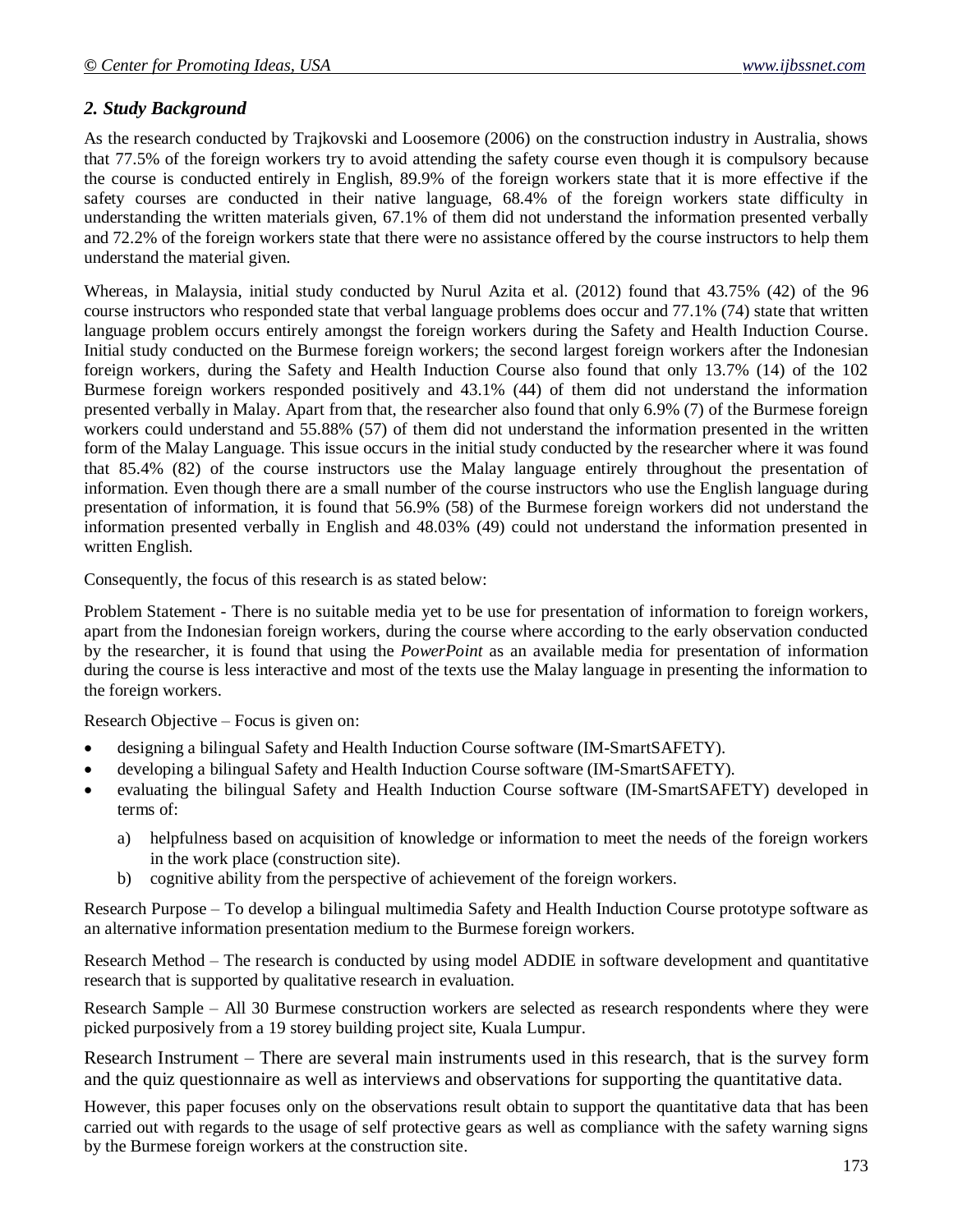#### *3. Observations Results on the Burmese Construction Workers at the Construction Site After Using the IM-SmartSAFETY software*

To enhance this research, observations is also conducted through checklist on 30 of the Burmese construction workers at the construction site for 5 times to see the extend of the usage of self protective gears by the Burmese foreign workers after using or receiving information via the developed software. The observations found that the Burmese construction workers use 3 main self protective gears, that is the protective head gear (safety helmet) protective footwear (safety shoes) and protective hand gears (gloves) to carry out brick work and cement mixing during the observation period.

Through the first observation (25/4/2012) conducted, the researcher found that all the Burmese construction workers (30) use the protective head gears (100%), protective foot wear (100%) and protective hand gears (100%). Observation conducted also found that all of the 30 (100%) Burmese construction workers use the self protective gears correctly. Although, from the observation conducted, the researcher found that out of the 30 workers who use the self protective gears, 22 (73%) of the Burmese construction workers kept the gears used in a safe place. On the contrary, 8 (27%) of the workers did not keep the self protective gears in a safe place stating the excuse that they forget to keep the equipments in a safe place. From another aspects, it is found that 23 (77%) of the Burmese construction workers comply with the safety warning signs placed at the construction site and 7 (23%) more did not comply with the safety warning signs placed at the construction site because they are not aware of the safety warning signs placed at the construction site.

Second observation (28/4/2012) conducted found that 25 (83%) of the Burmese construction workers use the protective head gears and use it correctly while working at the construction site. Whereas, 5 (17%) more did not use the protective head gears. The researcher also found that only 2 (17%) of the workers did not use the appropriate protective foot wear. Whereas, 28 (93%) of the Burmese construction workers use the protective foot wear and use it correctly while working in the construction site. The excuse given by the Burmese construction workers for not using the protective head gears is because the workers do not feel comfortable when working in a hot climate apart from not being comfortable with the tightness of the helmet at the side of the head and did not use the protective foot wear because the appropriate shoes were wet and not usable.

Apart from that, the researcher also found that 18 (60%) of the Burmese construction workers use the protective hand gears and use them in the correct manner. Whereas, the rest of the 12 (40%) workers did not use the protective hand gears while carrying out brick works gave the excuse that the sub-contractors are not concerned to replace the damaged gloves for the workers. Therefore, it is found that 7 (23%) of the workers have suffered minor injuries during the observation period. As to the usage of self protective gears by these Burmese construction workers, the researcher found that all 30 (100%) of the workers kept their self protective gears used in a safe place during the observation period. From another aspect, the researcher found that only 6 (20%) out of the 30 Burmese construction workers did not comply with the safety warning signs placed at the construction site stating the excuse that they could not comply with the safety warning signs of using the safety helmet and shoes while at work in the construction site due to the reason that they do not feel comfortable with the hot weather and at the same time do not feeling comfortable with the tightness of the helmet at the side of the head and the wet shoes.

Through the third observation (30/4/2012) conducted, the researcher found that 22 (73%) of the Burmese construction workers use the protective head gear and they use the protective head gear correctly while carrying out works at the construction site. Whereas, 27 (90%) and 12 (40%) of the workers use the protective foot wear and protective hand gears respectively and use the protective foot wear and hand gears in the correct manner while carrying out work at the construction site. The rest of the 8 (27%) and 3 (10%) Burmese construction workers did not use the protective head gears and foot wear stating the excuse that they were uncomfortable using the safety helmet in the hot weather at any one time and are not comfortable using the wet protective shoes. Through the third observation also, the researcher found that 18 (60%) of the Burmese construction workers did not use the protective hand gears when doing brick works stating the excuse that the gloves were damaged and not replaced by the sub-contractors who are not concerned with replacing the gloves immediately. Following that, the researcher found that 13 (43%) of the Burmese construction workers have suffered minor injury during the third observation.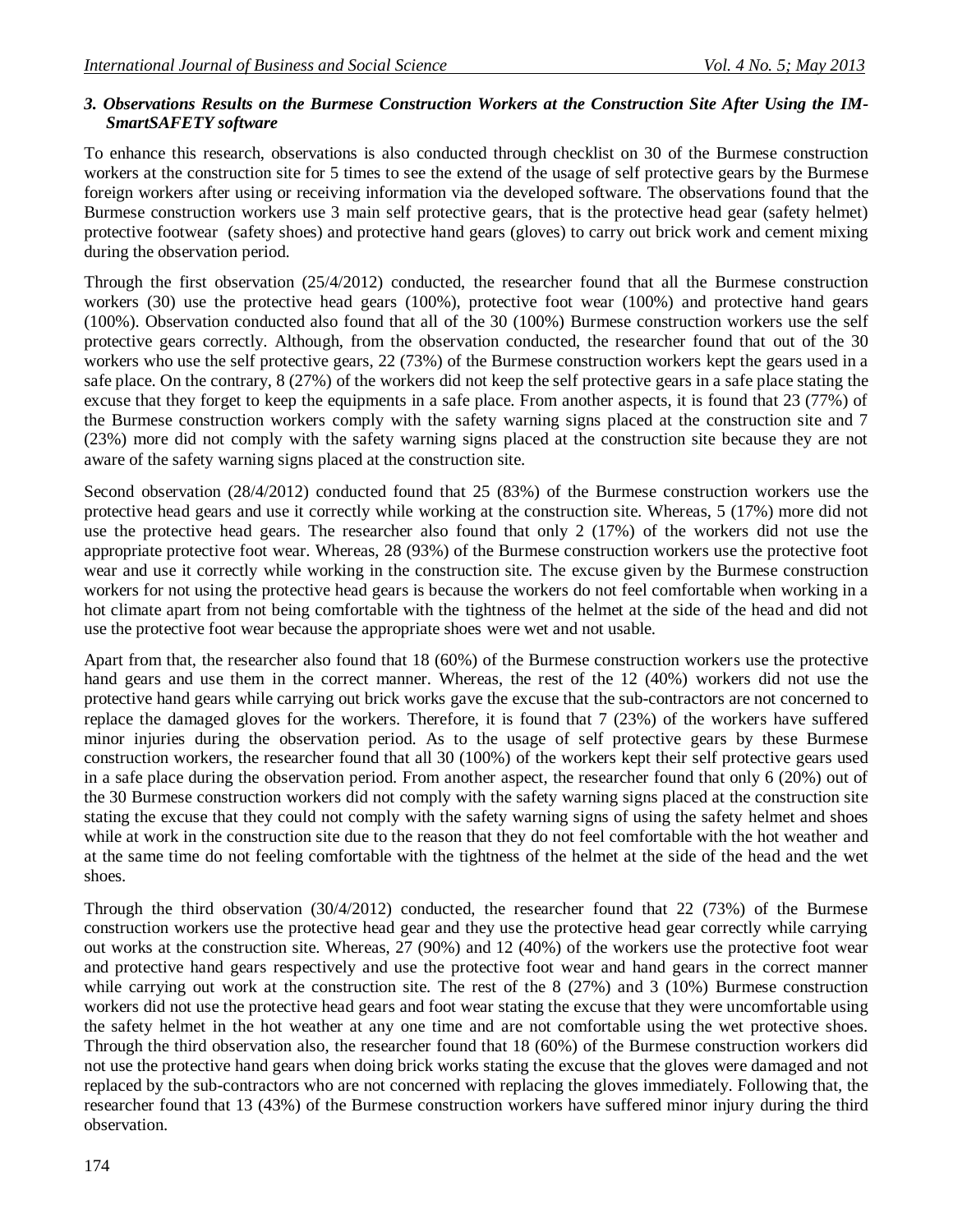As to the self protective gears used by these 30 Burmese construction workers, it is found that all (100%) the workers kept the self protective gears used in a safe place, either in a store or in their living quarters respectively. From another aspect, the researcher found that throughout the observation, 19 (63%) of the Burmese construction workers comply with the safety warning signs placed at the construction site. Nevertheless, 11 (37%) of the remaining workers are found not complying with the safety warning signs placed in the construction site concerning usage of self protective gears such as protective helmets and shoes at the construction site due to the reason that they did not feel comfortable using the helmets in the hot environment at any one time and using wet shoes while working.

Based on the fourth observation (2/5/2012) conducted, it is found that all 30 (100%) of the Burmese construction workers use the protective head gears and foot wear respectively and use them in the correct manner while working at the construction site. Apart from that, it is found that 19 (63%) of these workers also use the protective hand gloves and use it correctly while carrying out brick work and cement mixing at the construction site and 11 (37%) of them did not use the protective hand gloves because the sub-contractor did not replace the damaged gloves for the workers. Based on the observation conducted, only 3 (10%) of the workers suffers minor injury as a result of not using the self protective gears when they should have while carrying out work. Therefore, from the self protective gears used by these Burmese construction workers, it is found that 9 (30%) of the 30 workers did not keep the self protective gears in a safe place. This happens because 5 (17%) of the workers are not concerned about keeping the gears used in a safe place. Meanwhile, 4 (13%) of them forget to keep the equipments in a safe place. From another aspect, the researcher also found that only 4 (13%) out of the 30 Burmese construction workers did not comply with the safety warning signs placed at the construction site with 2 (7%) of them stating that they are confident that no accident will happen because they are familiar with the situation of the work place and are skilled with the work that they do respectively.

The fifth observation (4/5/2012) conducted by the researcher found that 26 (87%) and 28 (93%) of the Burmese construction workers use the protective head gears and foot wear respectively and use both the protective gears correctly while carrying out work in the construction site. Meanwhile, only 7 (23%) of the Burmese construction workers use protective hand gloves and use it correctly during the observation period. The researcher found that most of these workers, that is, 23 (77%) of them did not use protective hand gloves because the sub-contractors did not replace the damaged gloves for the workers. Following that, 13 (43%) of the workers are found to suffer minor injuries as a result of not using these protective gears. Apart from that, the researcher also found that only 4 (13%) and 2 (7%) of the Burmese construction workers did not use the protective head gears and foot wear respectively giving the excuse of not being comfortable using the helmet in the hot climate and did not use the appropriate shoe as the shoes were wet. In conclusion, on the average of five observations conducted, it is found that all of these Burmese construction workers have kept the self protective gears used in a safe place. From another aspect, the researcher found that during these observation periods, 21 (70%) of the Burmese construction workers comply with the safety warning signs placed at the construction site. Meanwhile, 3 (10%) and 6 (20%) of the workers respectively did not comply the safety warning sign placed at the construction site stating the excuse that they feel confident that no accidents will happen as they are already familiar with the situation at the work place and the safety warning signs on the usage of self protective gloves could not be complied with because the gloves were not replaced by the sub-contractors.

#### *4. Conclusion*

The conclusion from the whole observation conducted by the researcher found that the average Burmese construction worker actually use the self protective gears, that is the protective head gears, protective foot wear and the protective hand gears based on the type of work they do, after using or receiving information from the IM-SmartSAFETY software during the initial observation. Nevertheless, the researcher noted that the protective head gears and protective foot wear which are known to be the mandatory equipments are used by most of the Burmese construction workers while working at construction site. However, only a very small number of the workers did not use the protective head gears and foot wear due to the reason stated that at any one time it is not comfortable with the hot weather condition, not comfortable with the tightness at the side of the head that force these workers to not use the helmets while working at the construction site and not comfortable using wet shoes while at work. Nevertheless, the researcher found that usage of the protective hand gears during the first observation is more encouraging where all the workers use the gloves while at work.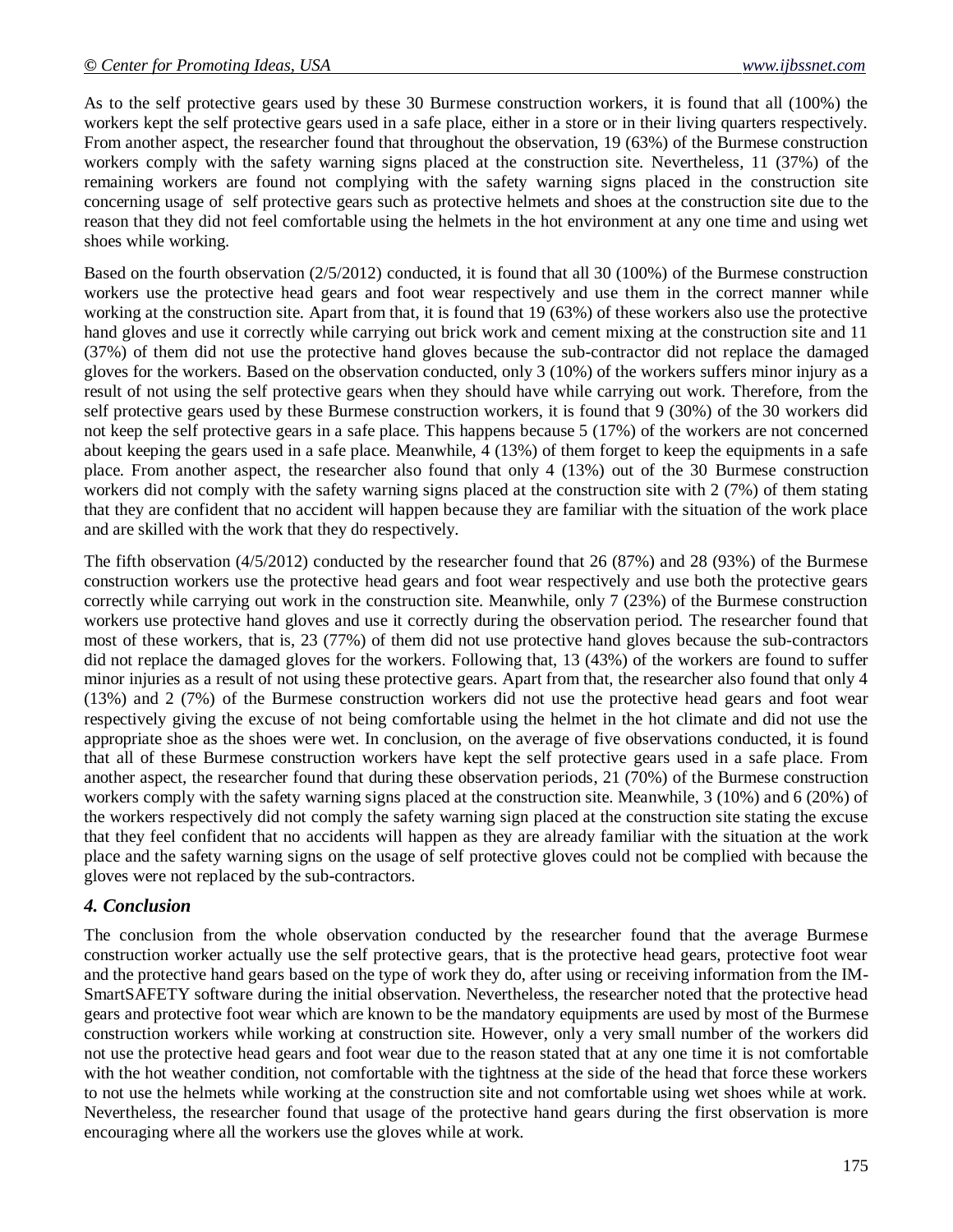But, on the second, third, fourth and fifth observation shows that usage of these gloves decreases among the Burmese construction workers. This issue is due to the lack of concern by the sub-contractor to replace the damaged gloves for the workers causing a number of workers to not use the gloves while at work and they suffer minor injury during the observation period. Apart from that, the researcher also found that the average Burmese construction worker kept the self protective gears used in a safe place. Only a small number did not keep the gears used in a safe place with the excuse that they forget and shows that they are not too concerned about keeping the gears in a safe place. From the aspect of complying with the safety warning signs at the construction site, the researcher found that only a number did not comply with the safety warning signs placed at the construction site where, on the first observation it is found that workers did not comply with these safety warning signs as they were not aware of the safety warnings signs that are placed at the construction site. However, the subsequent observation found that most workers did not comply with the safety warning signs placed at the construction site because they are confident that no accidents will happen as they already know the situation in the work place and are skilled with the work done. Other causes for not complying with the safety warning signs on using the self protective gears by the workers at the construction site are not being able to use the helmet, shoes and gloves as they are not comfortable with the weather conditions, physical feature of the helmet and the condition of the wet shoes, in addition to the sub-contractors not replacing the damaged gloves for the workers.

On the whole, after conducting observations, the researcher conclude that among factors causing the situation where workers do not use self protective gears is the fact that the sub-contractors are less concern about replacing the damaged gloves for the workers. Apart from that, the Burmese construction workers' attitude that take for granted the aspect of using self protective gears and the compliance with the safety warning signs, such as, not being aware of the safety warning signs placed at the construction site, confident that accidents will not happen because they are already familiar with the work place conditions and skilled with the work done even if they do not use the self protective gears, not able to use the protective head gear due to the discomfort of hot weather situation and the physical feature of the helmet that do not fit the head as well as not being able to use the protective foot wear because the shoes were wet.

| No. | <b>Item</b>                                                                                                                                                                                             | Amount $(\% )$           |                          |                          |                          |                          |
|-----|---------------------------------------------------------------------------------------------------------------------------------------------------------------------------------------------------------|--------------------------|--------------------------|--------------------------|--------------------------|--------------------------|
|     | <b>SELF PROTECTIVE GEARS</b>                                                                                                                                                                            | $M-1$                    | $M-2$                    | $M-3$                    | $M-4$                    | $M-5$                    |
| 1   | Self protective gears USED by the Burmese foreign<br>workers according to the type of work carried out at                                                                                               |                          |                          |                          |                          |                          |
|     | the construction site:                                                                                                                                                                                  |                          |                          |                          |                          |                          |
|     | a. protective head gear                                                                                                                                                                                 | 30(100)                  | 25(83)                   | 22(73)                   | 30(100)                  | 26(87)                   |
|     | b. protective foot wear                                                                                                                                                                                 | 30(100)                  | 28(93)                   | 27(90)                   | 30(100)                  | 28(93)                   |
|     | c. protective hearing gear                                                                                                                                                                              |                          |                          |                          |                          |                          |
|     | d. protective face and eye gear                                                                                                                                                                         | $\overline{\phantom{a}}$ |                          | $\overline{\phantom{a}}$ |                          |                          |
|     | e. safety clothes/jacket                                                                                                                                                                                | $\overline{a}$           | $\overline{\phantom{0}}$ | $\overline{a}$           | $\overline{\phantom{0}}$ | $\overline{\phantom{0}}$ |
|     | f. protective hand gear                                                                                                                                                                                 | 30(100)                  | 18(60)                   | 12(40)                   | 19(63)                   | 7(23)                    |
|     | g. protective respiratory gear                                                                                                                                                                          |                          |                          |                          |                          |                          |
|     | h. safety belt                                                                                                                                                                                          |                          |                          |                          |                          |                          |
| 2   | Based on the information from question 1, among the<br>self protective gears that is NOT USED by the<br>Burmese foreign workers according to the types of<br>work carried out at the construction site: |                          |                          |                          |                          |                          |
|     | a. protective head gear                                                                                                                                                                                 | $\overline{\phantom{0}}$ | 5(17)                    | 8(27)                    | $\overline{\phantom{0}}$ | 4(13)                    |
|     | b. protective foot wear                                                                                                                                                                                 | $\overline{\phantom{0}}$ | 2(7)                     |                          | $\overline{\phantom{0}}$ | 2(7)                     |
|     | c. protective hearing gear                                                                                                                                                                              | $\overline{a}$           |                          | $\overline{\phantom{0}}$ |                          |                          |
|     | d. protective face and eye gear                                                                                                                                                                         |                          |                          |                          |                          |                          |
|     | e. safety clothes/jacket                                                                                                                                                                                |                          | $\overline{a}$           | $\overline{a}$           | $\equiv$                 |                          |
|     | f. protective hand gear                                                                                                                                                                                 | $\overline{\phantom{0}}$ | 12(40)                   | 18(60)                   | 11(37)                   | 23(77)                   |
|     | g. protective respiratory gear                                                                                                                                                                          | $\overline{\phantom{a}}$ |                          |                          | $\overline{\phantom{0}}$ |                          |
|     | h. safety belt                                                                                                                                                                                          |                          |                          |                          |                          |                          |
|     |                                                                                                                                                                                                         |                          |                          |                          |                          |                          |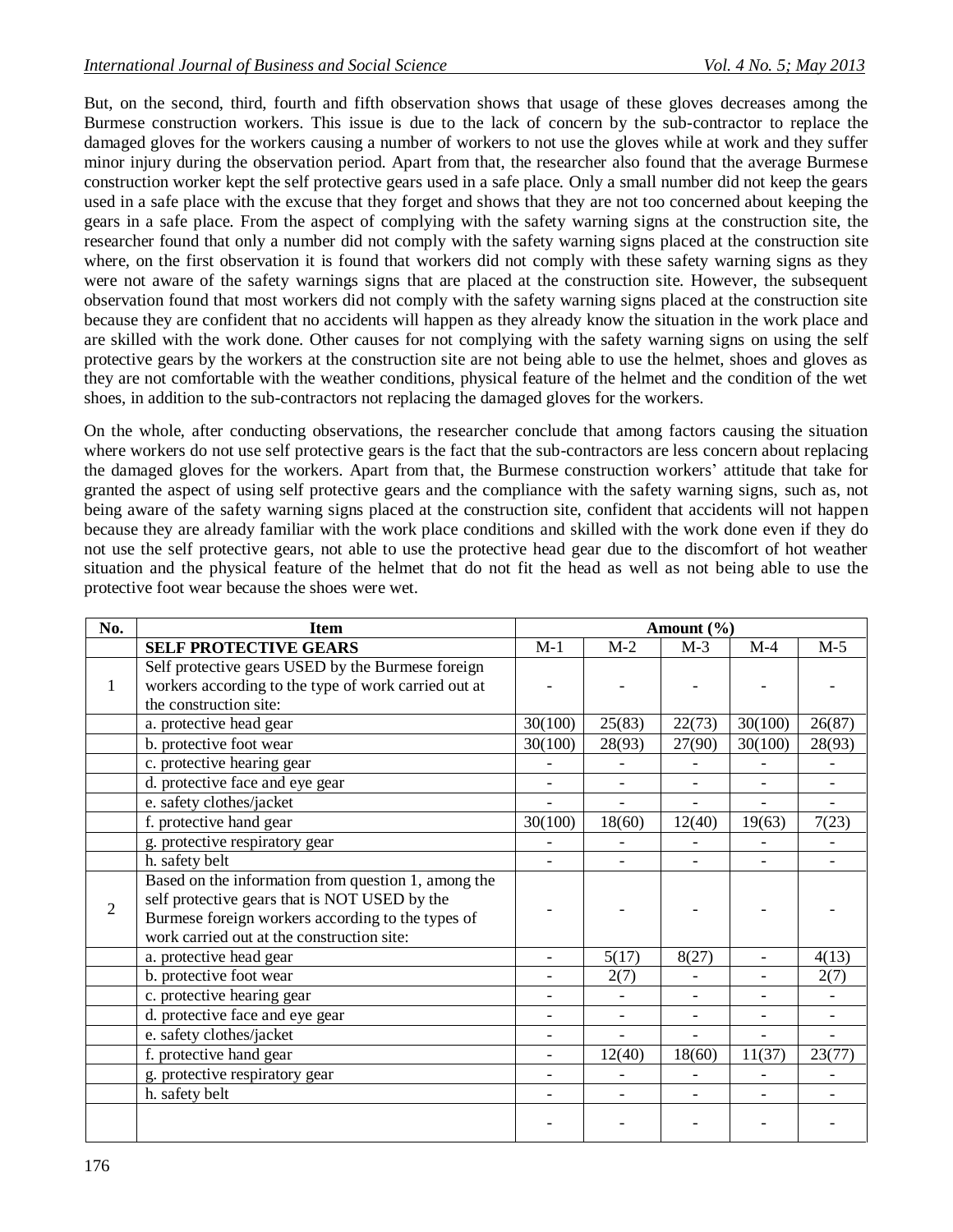| 3 | Reason why the Burmese foreign workers DID NOT            |                          |                          |                              |                          |                          |
|---|-----------------------------------------------------------|--------------------------|--------------------------|------------------------------|--------------------------|--------------------------|
|   | USED the self protective gears /completely according      |                          |                          |                              |                          |                          |
|   | to the type of work:                                      |                          |                          |                              |                          |                          |
|   | a. feels uncomfortable                                    | $\overline{\phantom{a}}$ | 6(20)                    | 11(37)                       | $\overline{\phantom{a}}$ | 6(20)                    |
|   | b. constricts movement                                    |                          |                          |                              | $\overline{\phantom{a}}$ |                          |
|   | c. unable to concentrate their full attention on the work | $\blacksquare$           | $\overline{\phantom{a}}$ |                              |                          |                          |
|   | d. work done is not dangerous                             |                          |                          |                              |                          |                          |
|   | e. confident that accidents would not happen because      |                          |                          |                              |                          |                          |
|   | they are already familiar with the situation of the work  |                          |                          |                              |                          |                          |
|   | place                                                     |                          |                          |                              |                          |                          |
|   | f. confident that accidents would not happen as they      |                          |                          |                              |                          |                          |
|   | are skilled with the work done.                           |                          |                          |                              |                          |                          |
|   | g. no emphasis by the employer                            | $\blacksquare$           | $\overline{\phantom{a}}$ | $\overline{\phantom{0}}$     | $\overline{\phantom{a}}$ |                          |
|   | h. insufficient self protective gear provided             |                          |                          |                              |                          |                          |
|   | i. others                                                 |                          | 12(40)                   | 18(60)                       | 11(37)                   | 23(77)                   |
|   | Based on the information from question 1, among the       |                          |                          |                              |                          |                          |
| 4 | self protective gears USED CORRECTLY by the               |                          |                          |                              |                          |                          |
|   | Burmese foreign workers according to the type of          |                          |                          |                              |                          |                          |
|   | work carried out at the construction site:                |                          |                          |                              |                          |                          |
|   | a. protective head gear                                   | 30(100)                  | 25(83)                   | 22(73)                       | 30(100)                  | 26(87)                   |
|   | b. protective foot wear                                   | 30(100)                  | 28(93)                   | 27(90)                       | 30(100)                  | 28(93)                   |
|   | c. protective hearing gear                                |                          |                          |                              |                          |                          |
|   | d. protective face and eye gear                           |                          |                          |                              |                          | $\overline{\phantom{a}}$ |
|   | e. safety clothes/jacket                                  |                          |                          |                              |                          |                          |
|   | f. protective hand gear                                   | 30(100)                  | 18(60)                   | 12(40)                       | 19(63)                   | 7(23)                    |
|   | g. protective respiratory gear                            |                          | $\overline{\phantom{0}}$ | $\overline{\phantom{a}}$     | $\overline{\phantom{a}}$ |                          |
|   | h. safety belt                                            |                          |                          |                              |                          |                          |
|   | Based on the information from question 1, among the       |                          |                          |                              |                          |                          |
| 5 | self protective gears NOT USED CORRECTLY by               |                          |                          |                              |                          |                          |
|   | the Burmese foreign worker according to the type of       |                          |                          |                              |                          |                          |
|   | work carried out at the construction site:                |                          |                          |                              |                          |                          |
|   | a. protective head gear                                   | $\overline{\phantom{a}}$ | $\overline{\phantom{a}}$ | $\qquad \qquad -$            | $\overline{\phantom{a}}$ | $\overline{\phantom{a}}$ |
|   | b. protective foot wear                                   | $\overline{\phantom{a}}$ | $\overline{\phantom{a}}$ | $\overline{\phantom{a}}$     | $\overline{\phantom{a}}$ | $\overline{\phantom{a}}$ |
|   | c. protective hearing gear                                | $\overline{\phantom{a}}$ | $\overline{\phantom{0}}$ | $\overline{a}$               | $\overline{\phantom{a}}$ | $\overline{\phantom{a}}$ |
|   | d. protective face and eye gear                           | $\overline{\phantom{a}}$ | $\overline{\phantom{a}}$ |                              |                          | $\overline{\phantom{a}}$ |
|   | e. safety clothes/jacket                                  |                          |                          |                              |                          |                          |
|   | f. protective hand gear                                   |                          |                          |                              |                          |                          |
|   | g. protective respiratory gear                            |                          |                          |                              |                          |                          |
|   | h. safety belt                                            |                          |                          |                              |                          |                          |
|   | Reason why Burmese foreign workers DO NOT USE             |                          |                          |                              |                          |                          |
| 6 | the self protective gears CORRECTLY according to          |                          |                          |                              |                          |                          |
|   | type of work carried out at the construction site:        |                          |                          |                              |                          |                          |
|   | a. not comfortable                                        | $\overline{\phantom{a}}$ | $\qquad \qquad -$        | $\qquad \qquad \blacksquare$ |                          |                          |
|   | b. constrict movement                                     | $\overline{\phantom{a}}$ | $\overline{\phantom{a}}$ | $\overline{\phantom{a}}$     |                          |                          |
|   | c. unable to concentrate fully on the work                | $\overline{\phantom{a}}$ | $\overline{\phantom{a}}$ | $\overline{\phantom{0}}$     | $\overline{\phantom{a}}$ | $\overline{\phantom{a}}$ |
|   | d. work done is not dangerous                             | $\overline{\phantom{0}}$ | $\overline{a}$           |                              | $\overline{\phantom{0}}$ |                          |
|   | e. confident that accidents will not happen as they are   | $\overline{\phantom{0}}$ |                          |                              |                          |                          |
|   | already familiar with the condition of work place         |                          |                          |                              |                          |                          |
|   | f. confident that accidents will not happen as they are   |                          |                          |                              |                          |                          |
|   | skilled with the work done                                |                          |                          |                              |                          |                          |
|   | g. no emphasis by the employer                            |                          |                          |                              |                          |                          |
|   | h. difficult to follow the method of using the self       |                          |                          |                              |                          |                          |
|   | protective gears correctly                                |                          |                          |                              |                          |                          |
|   | i. more comfortable to follow own usage                   |                          |                          |                              |                          |                          |